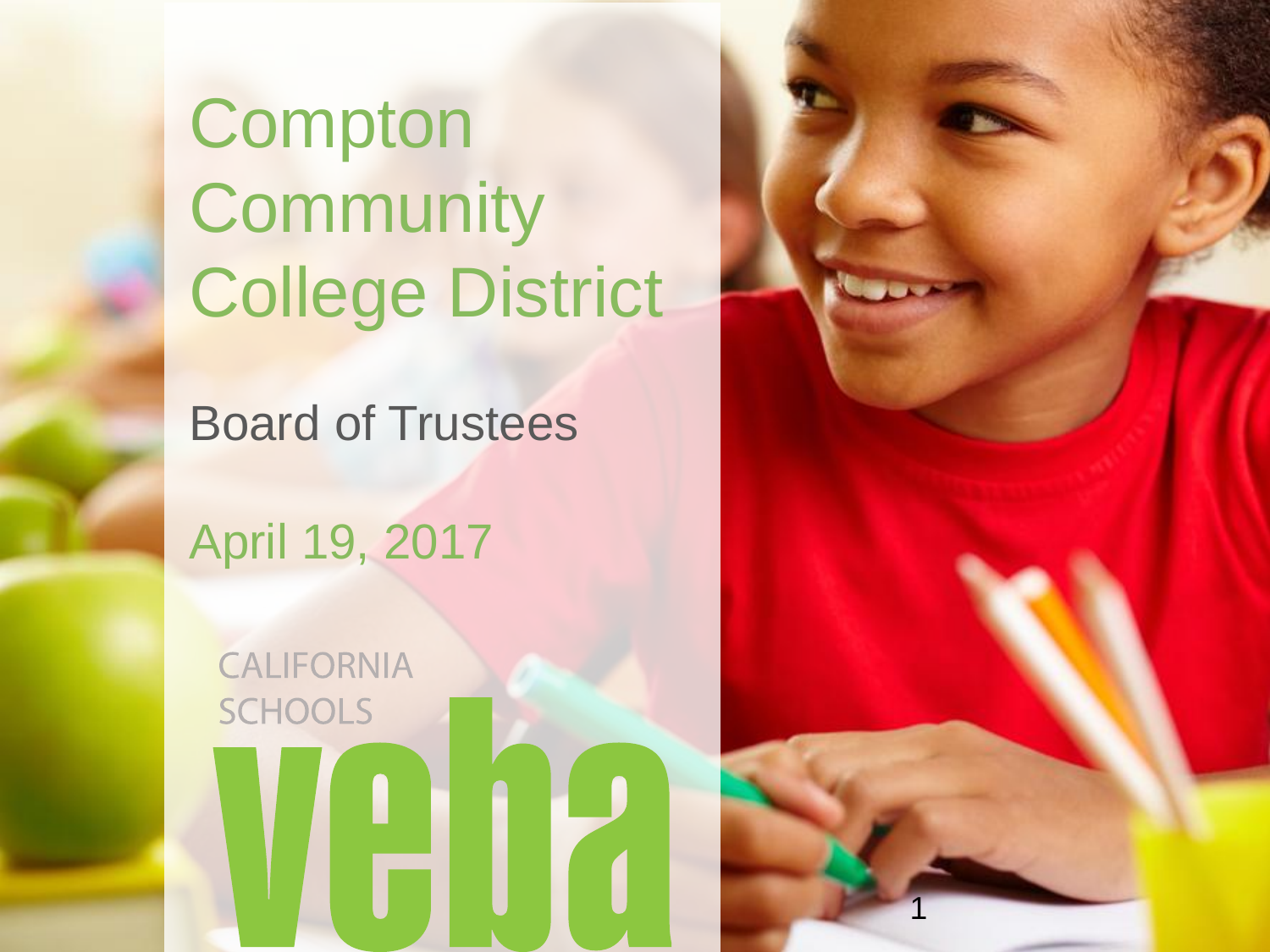## **Agenda**

- Compton Community College District's Current Medical Programs
- Proposed Medical Programs
- Differences Between VEBA and CalPERS
	- Enhancements to United Healthcare HMO
- Rates & Savings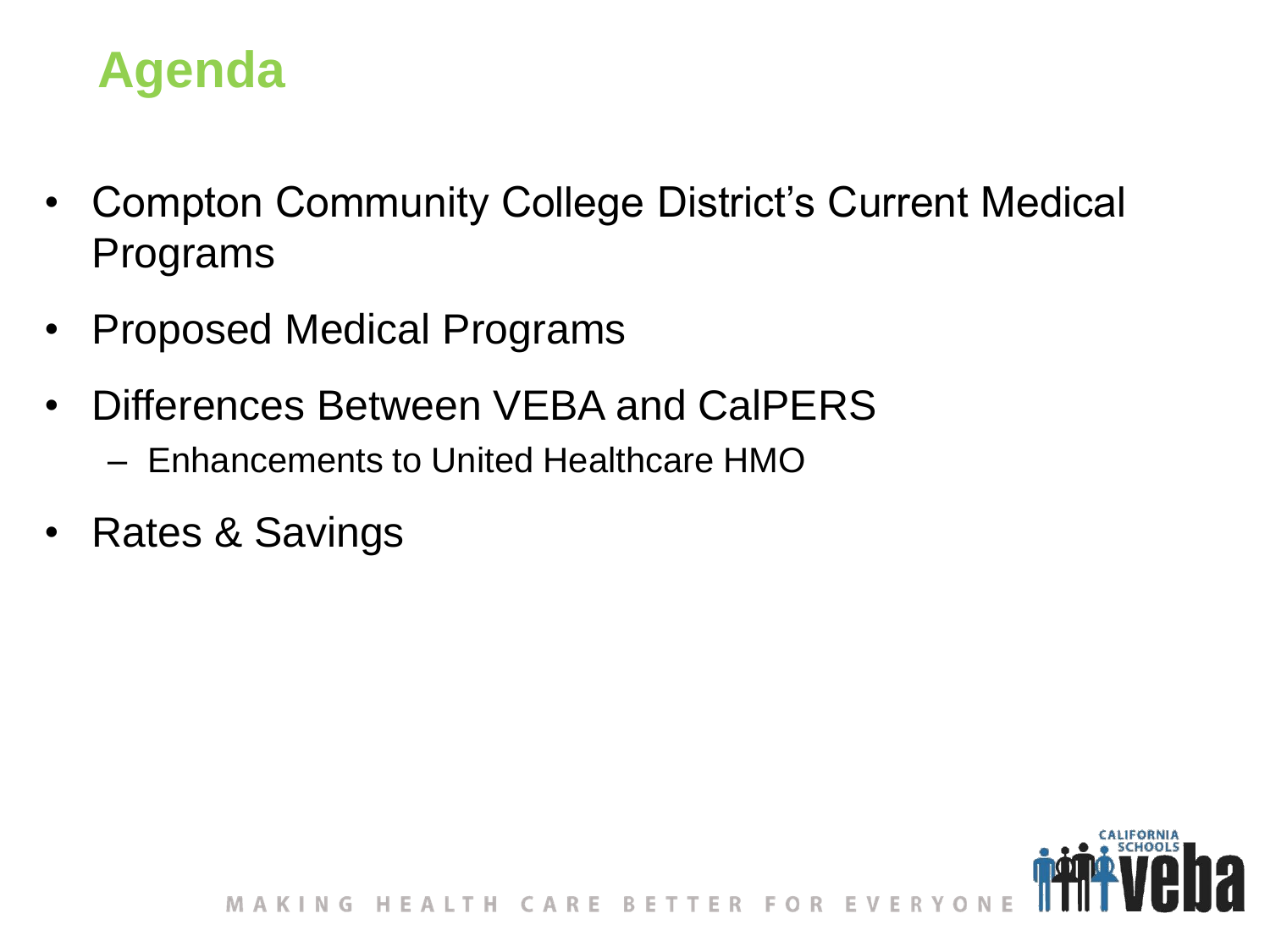## **Compton CCD's Current Medical Programs**

•Kaiser Permanente HMO; stand alone/direct contract and

•United Healthcare HMO; contract through ASCIP

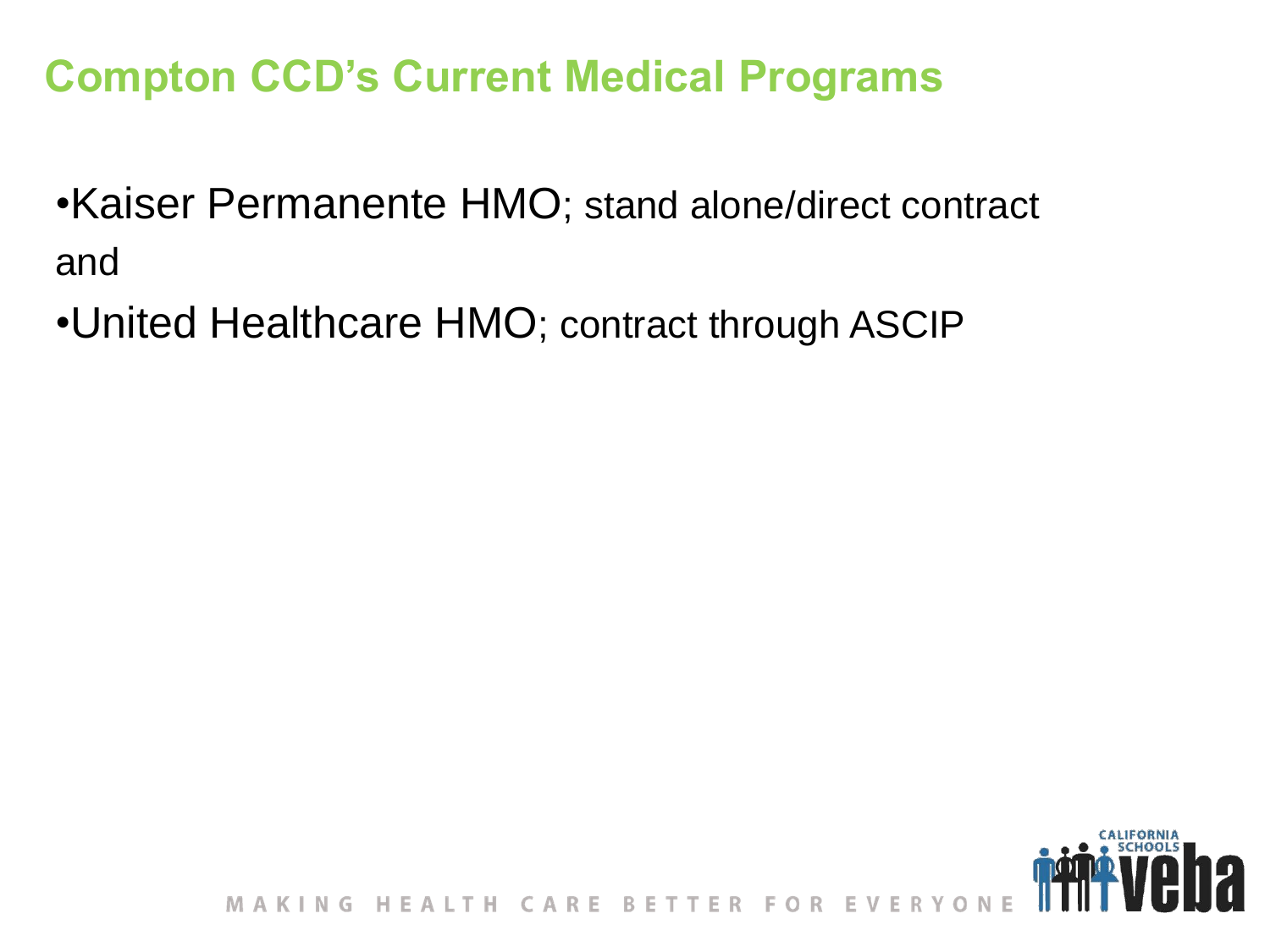## **Proposed Medical Programs – VEBA Pool**

# **VEBA**

Since 1993, the **California Schools VEBA** has been providing effective management of Southern California's largest fully-funded Trust that specializes in providing health care benefits for education employees.

- VEBA, Voluntary Joint Labor-Management Organization
	- With 60+ Districts (4 Community Colleges) and over 120,000 members
- Board; 8 Management & 8 Labor Board Members
- Customized Healthcare Benefits with the Highest Quality and Value
- District can join at any time
- Plan Year January 1st; current District's Plan Year is effective 10/1
- Eligible to withdraw after one (1) year of Full Term
- Termination Notice 90 days before renewal date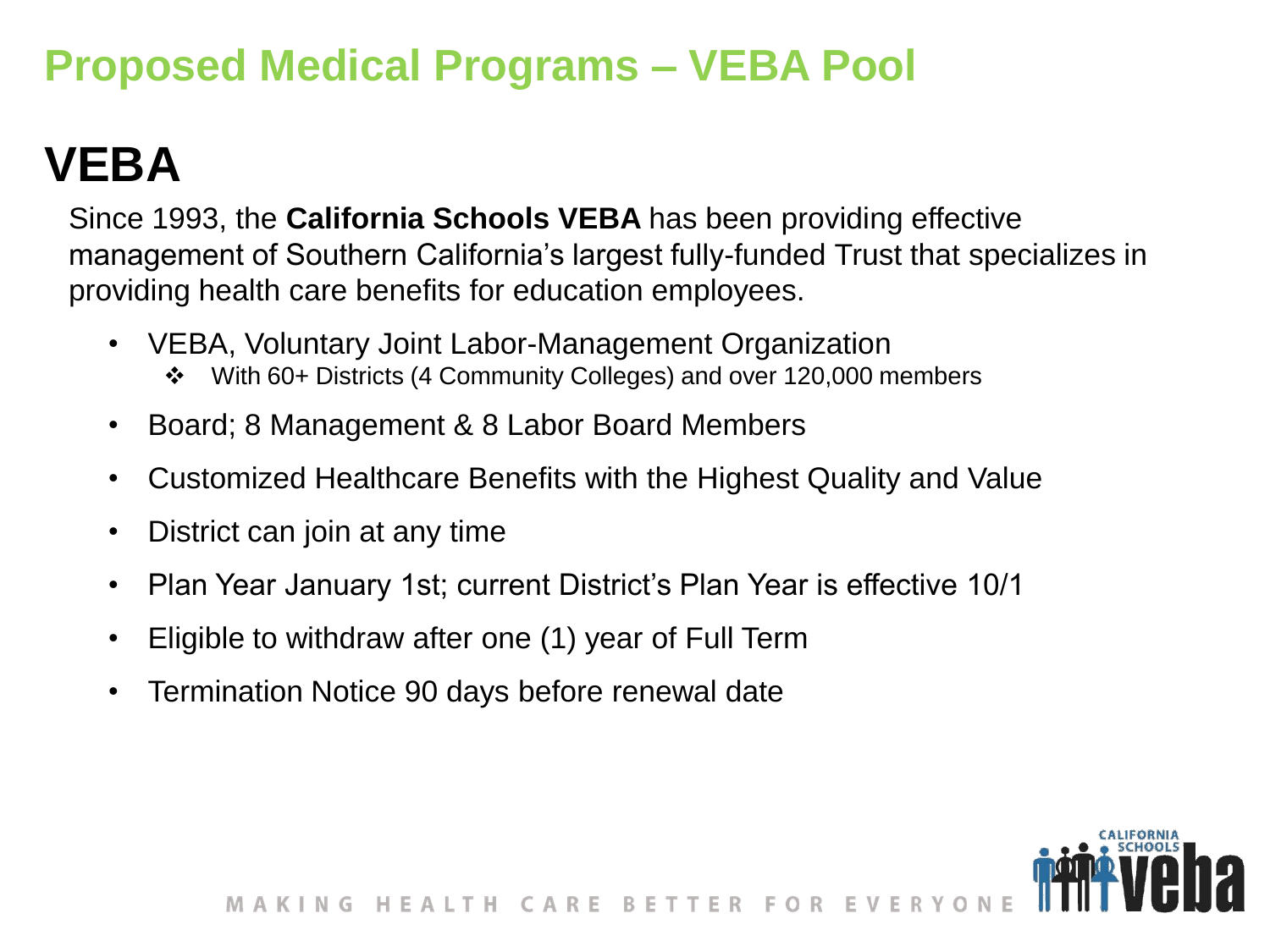### **Differences Between VEBA and CalPERS**

## **VEBA:**

- Allows waivers and cash opt out options
- Improved Quality through high-performing doctors and expert second opinion services
	- Critical Care Support (Expert second opinions for catastrophic medical events)
- Dedicated Customer Service to District
- Ongoing Health Support Resources
	- $\checkmark$  Employee Assistance Program (EAP)
	- $\checkmark$  Wellness Programs
		- Health and Fitness Challenges
		- Heath Coaches
	- $\checkmark$  District and Union Wellness Newsletters
- Open Enrollment Support
	- $\checkmark$  Flu Shots & Biometric Screenings
	- $\checkmark$  Carrier and VEBA representatives to help members understand the choices
	- $\checkmark$  Online Enrollment Tools
	- $\checkmark$  Customized Communications
	- $\checkmark$  Giveaways

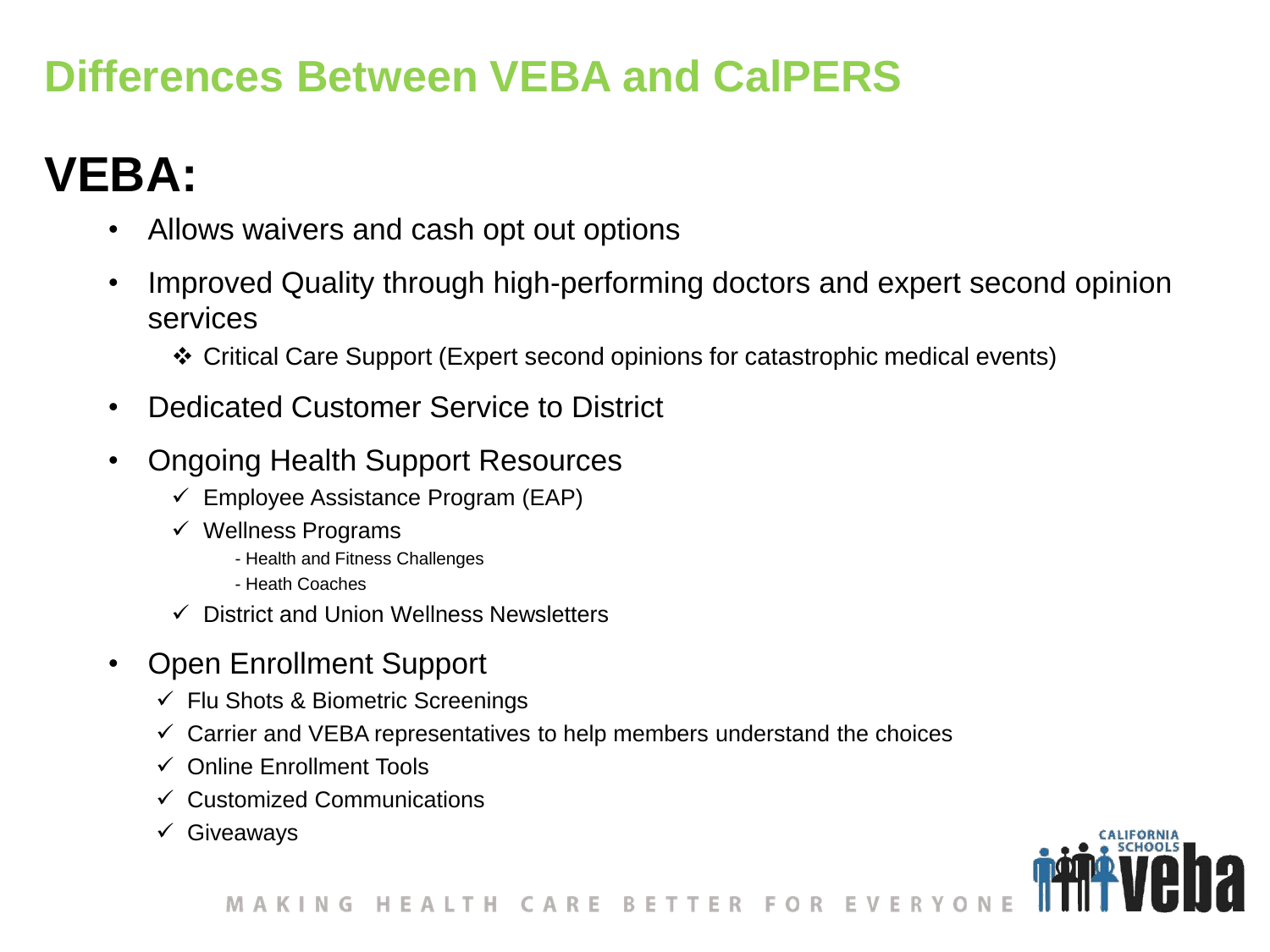#### **Differences Between VEBA & CalPERS**

## **CalPERS:**

- No control over Plan Design; forced plan changes
- VEBA offers a full network vs. CalPERS' narrow network
- No mandates for active, part-time or retiree eligibility or contribution levels
- No underwriting guidelines "come one, come all" policy
- Administrative Fee may not be included in the premium rates = .31%
- No rate advantage for Wellness Program No ROI
- ACA Cadillac Tax concerns of PERS plans
- Lack of Customer Service Representatives
- Heavy Retiree Participation
- Minimum contribution requirement by each agency
- Increased GASB liability; AB2544, retirees can come and go on the plan
- Mandatory retiree and surviving spouse coverage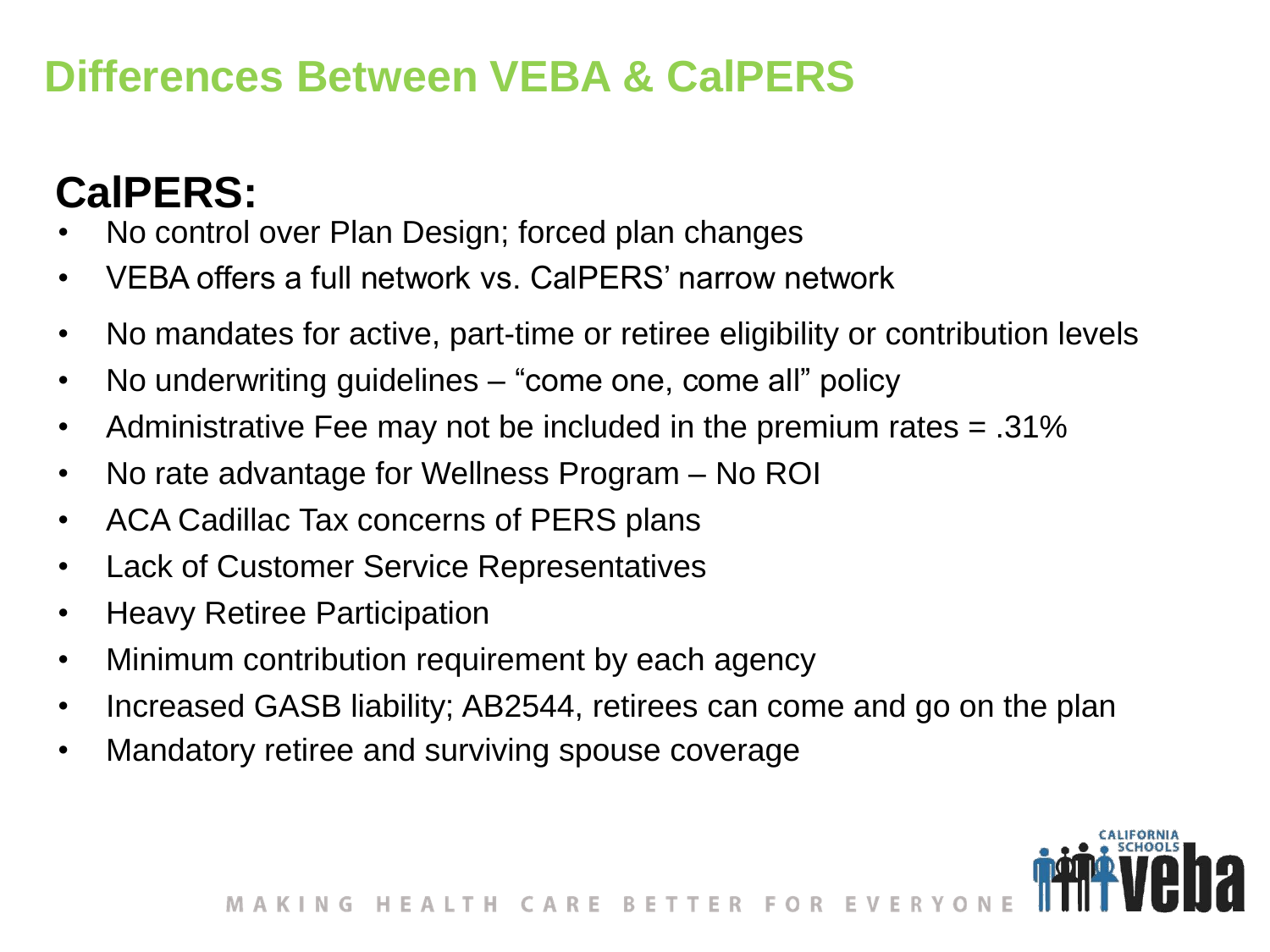#### **Enhancements to United Healthcare HMO \$5/100% Plan Designs**

| <b>Benefits/Plan Design</b>                                     | <b>Current United Healthcare</b><br>(UHC) Benefits                                                  | <b>VEBA Enhancements to</b><br><b>UHC Plan Design</b> | <b>CalPERS</b>                       |
|-----------------------------------------------------------------|-----------------------------------------------------------------------------------------------------|-------------------------------------------------------|--------------------------------------|
| Annual Out-of-Pocket /<br>Individual                            | \$1,000                                                                                             | \$800                                                 | \$1,500                              |
| Annual Out-of-Pocket / Family                                   | \$3,000                                                                                             | \$2,400                                               | \$3,000                              |
| Prescription<br>(Non-Formulary/Non-Preferred)                   | Preauthorization by UHC as<br>Medically Necessary; applicable<br>generic or brand-name<br>copayment | \$35 co-pay for 30<br>days supply                     | \$50 Co-pay for 30 days<br>supply    |
| <b>Prescription Mail Order</b><br>(Non-Formulary/Non-Preferred) | Preauthorization by UHC as<br>Medically Necessary; applicable<br>generic or brand-name<br>copayment | \$70 co-pay for 90<br>days supply                     | $$100$ Co-pay for 30<br>days supply  |
| <b>Home Health Care</b>                                         | 100 Visits per Calendar Year                                                                        | <b>Unlimited Visits</b>                               | <b>Unlimited Visits</b>              |
| <b>Chiropractic Services</b>                                    | <b>Maximum 30 Visits</b>                                                                            | <b>Unlimited Visits</b>                               | $$15 co-pay$<br>(20 visits per year) |
| <b>Vision Examination Co-pay</b>                                | \$5 Co-pay                                                                                          | No Co-pay                                             | No Co-pay                            |
| <b>Hearing Screening Co-pay</b>                                 | \$5 Co-pay                                                                                          | No Co-pay                                             | $$15$ Co-pay                         |
|                                                                 |                                                                                                     |                                                       | <b>CALIFORNIA</b>                    |

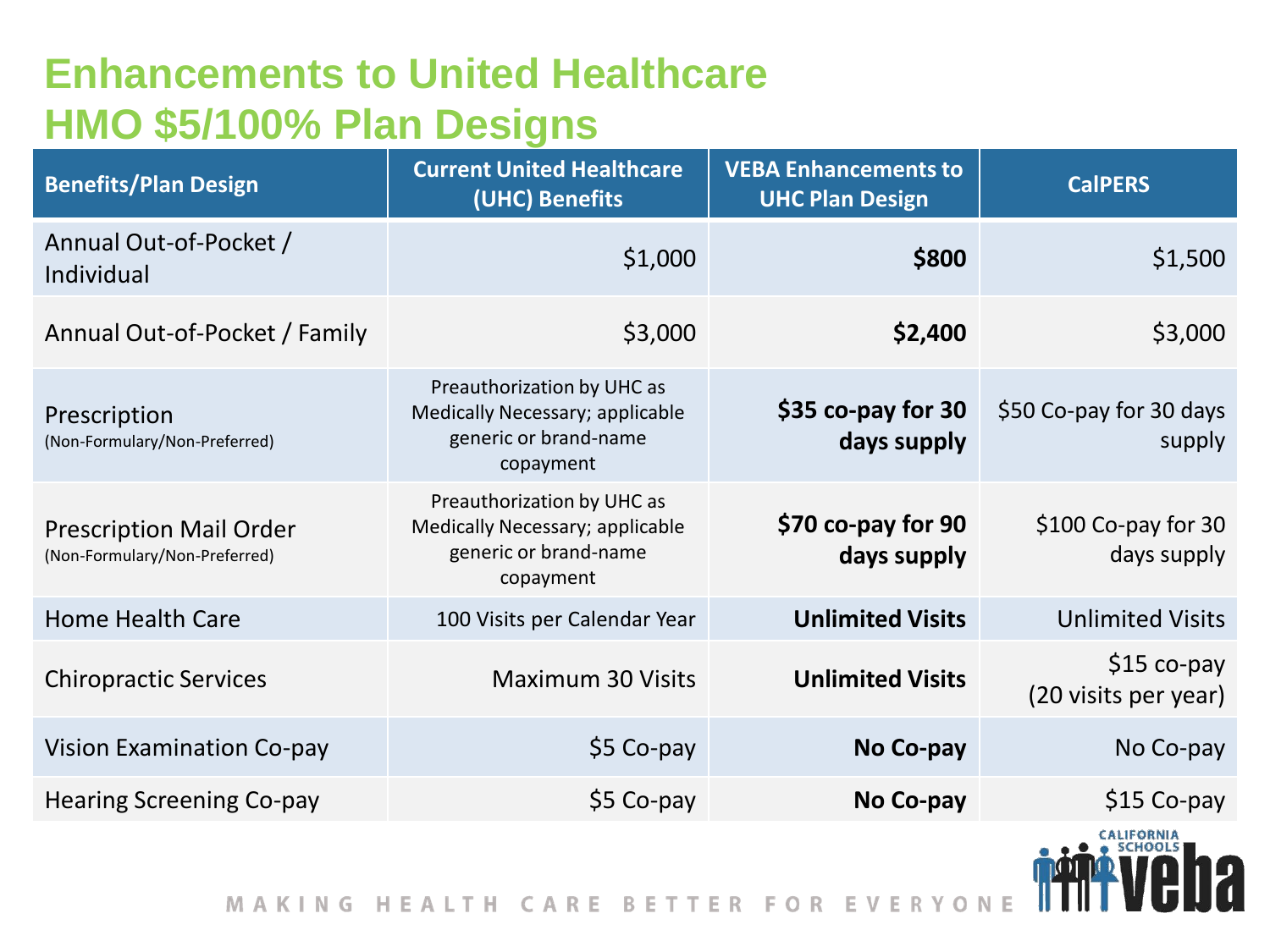#### **Minimal Changes to United Healthcare HMO \$5/100% Plan Designs**

| <b>Benefits/Plan Design</b>         | <b>Current</b><br><b>United Healthcare</b><br>(UHC) Benefits | <b>VEBA Changes to</b><br><b>UHC Plan Design</b> | <b>CalPERS</b>        |
|-------------------------------------|--------------------------------------------------------------|--------------------------------------------------|-----------------------|
| <b>Emergency Room Co-pay</b>        | \$50 Co-pay                                                  | $$100$ Co-pay                                    | $$50$ Co-pay          |
| <b>Outpatient Care Co-pay</b>       | 100%                                                         | $$5$ Co-pay                                      | $$15$ Co-pay          |
| <b>Vision Annual Allowance</b>      | \$130 or \$175                                               | Not Applicable                                   | <b>Not Applicable</b> |
| Vision Lenses &<br><b>Materials</b> | Every 24 months                                              | <b>Not Covered</b>                               | <b>Not Covered</b>    |
|                                     |                                                              |                                                  |                       |

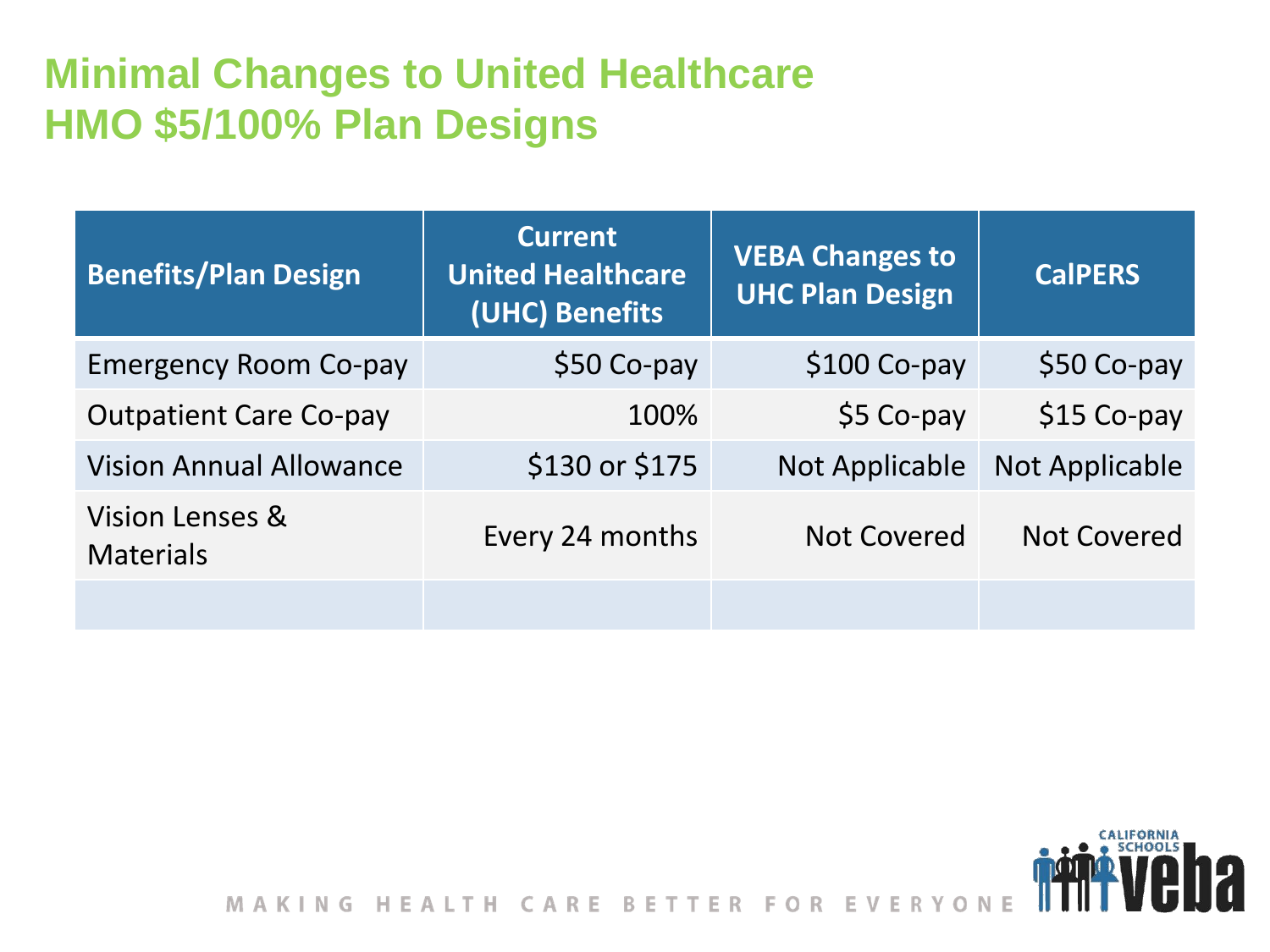# **VEBA Savings**

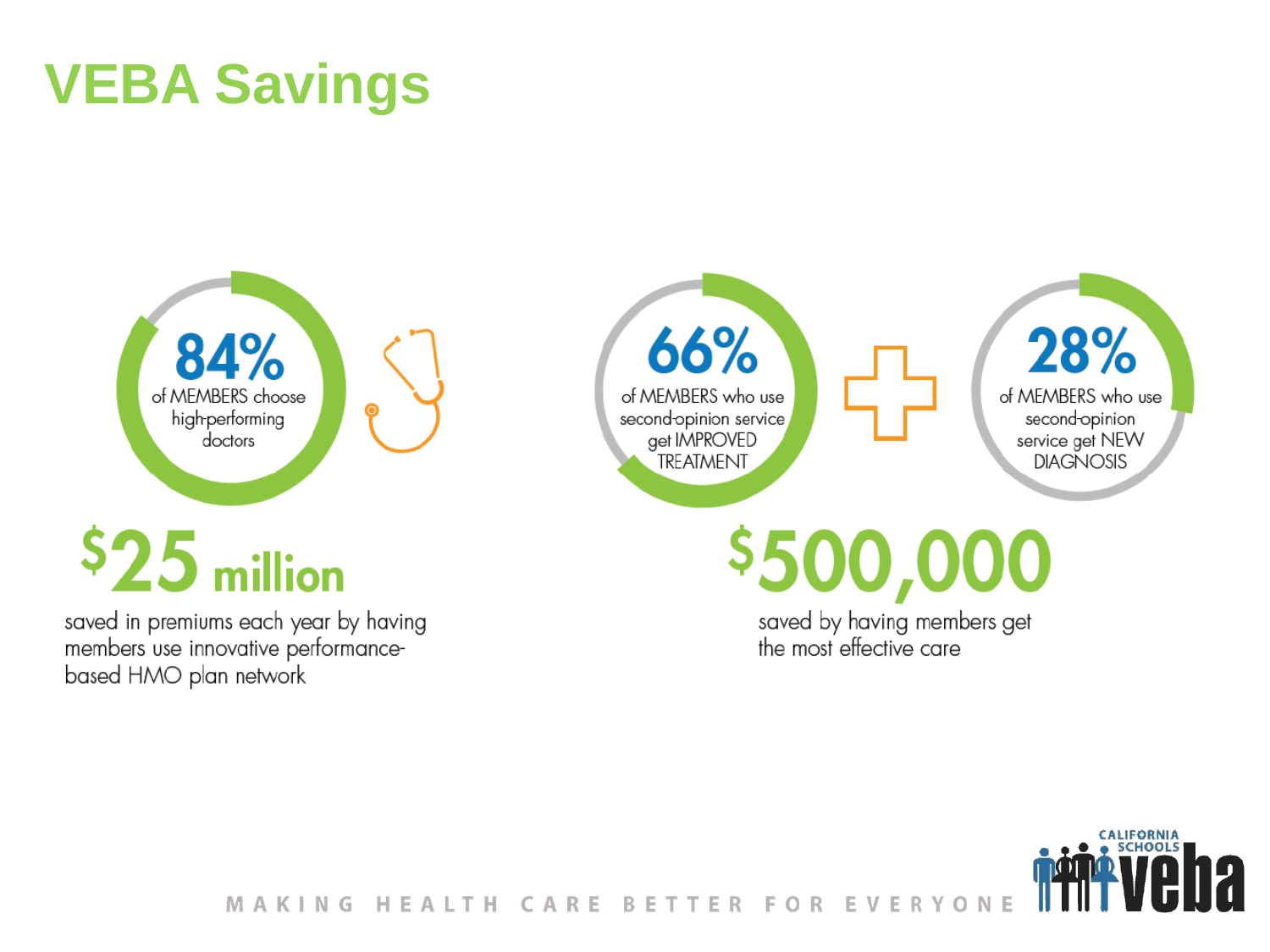# **VEBA Renewal History**

| <b>YEAR</b> | <b>UNITEDHEALTHCARE</b> | <b>KAISER</b> |
|-------------|-------------------------|---------------|
| 2013        | 9.47%                   | 6.51%         |
| 2014        | 8.14%                   | 8.80%         |
| 2015        | 4.63%                   | 0.48%         |
| 2016        | 7.30%                   | 5.30%         |
| 2017        | 2.11%                   | 6.76%         |

MAKING HEALTH CARE BETTER FOR EVERYONE

CALIFORNIA<br>• SCHOOLS

12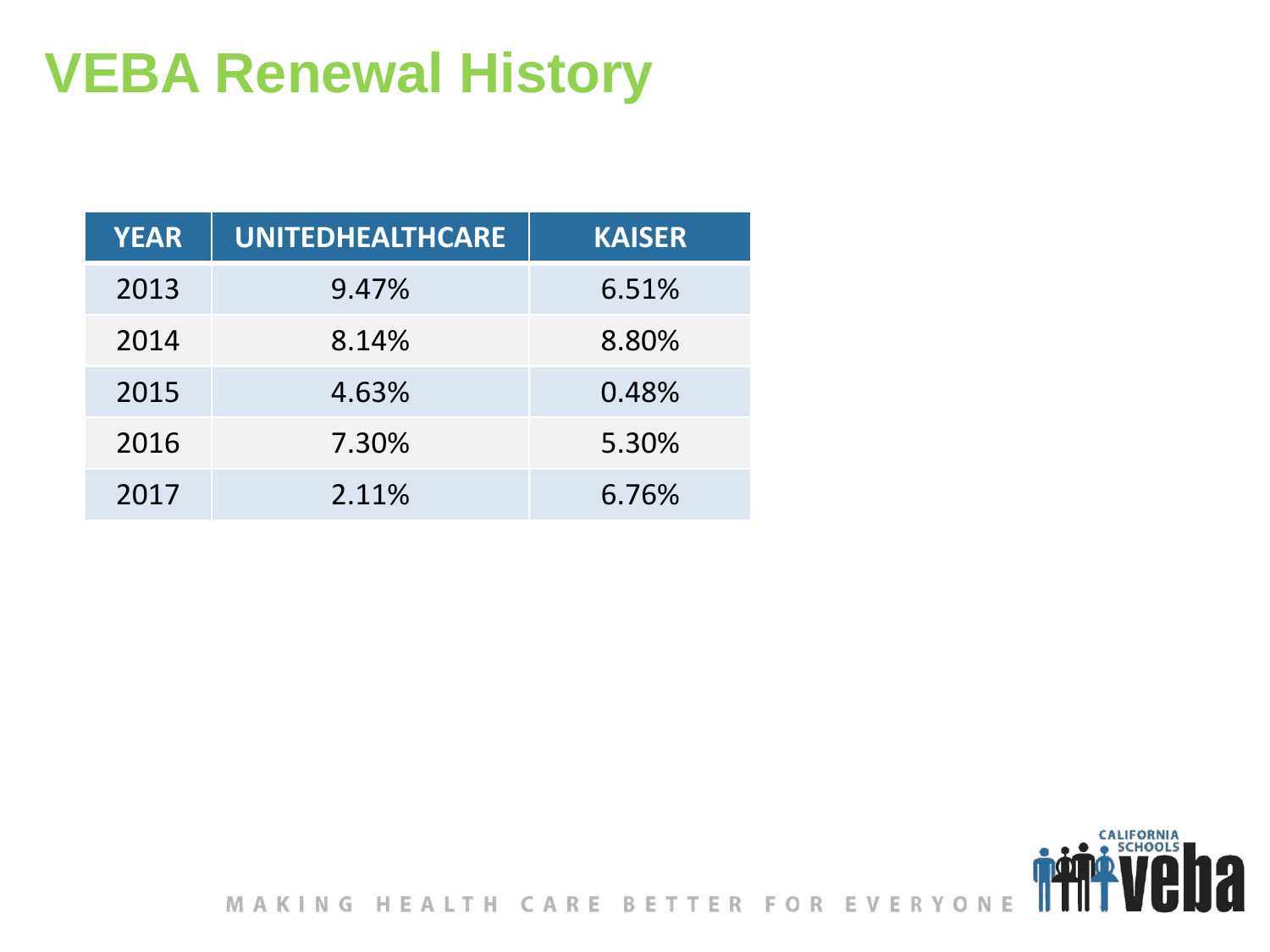# **CalPERS HMO Renewal History**

| <b>YEAR</b> | <b>Blue</b><br><b>Shield</b><br><b>Access</b><br>+HMO | <b>Blue</b><br><b>Shield</b><br><b>Net Value</b><br><b>HMO</b> | <b>KAISER</b><br><b>HMO</b> | <b>Anthem</b><br><b>HMO</b><br><b>Select</b> | <b>Anthem</b><br><b>HMO</b><br><b>Traditional</b> | <b>Health Net</b><br><b>Salud y Mas</b><br><b>HMO</b> | <b>Health Net</b><br><b>SmartCare</b><br><b>HMO</b> | <b>UNITED</b><br><b>HEALTHCARE</b><br><b>HMO</b> |
|-------------|-------------------------------------------------------|----------------------------------------------------------------|-----------------------------|----------------------------------------------|---------------------------------------------------|-------------------------------------------------------|-----------------------------------------------------|--------------------------------------------------|
| 2013        | <b>Rate Pass</b>                                      | 3.21%                                                          | 7.9%                        | N/A                                          | N/A                                               | N/A                                                   | N/A                                                 | N/A                                              |
| 2014        | $<$ 11.46% $>$                                        | $<12.76\%>$                                                    | 7.84%                       | New Plan                                     | New Plan                                          | New Plan                                              | New Plan                                            | New Plan                                         |
| 2015        | 10.21%                                                | 22.73%                                                         | $<$ 3.80% $>$               | 3.69%                                        | 14.89%                                            | 1.24%                                                 | 4.75%                                               | $<5.95\%>$                                       |
| 2016        | 9.04%                                                 | 18.76%                                                         | 4.35%                       | 10.51%                                       | $<3.32\%>$                                        | 8.22%                                                 | 2.98%                                               | 7.30%                                            |
| 2017        | 19.32%                                                | No Longer<br>Offered                                           | 5.53%                       | 9.07%                                        | 16.88%                                            | $<$ 11.01% $>$                                        | $<10.02\frac{1}{2}$                                 | 10.86%                                           |



CALIFORNIA

12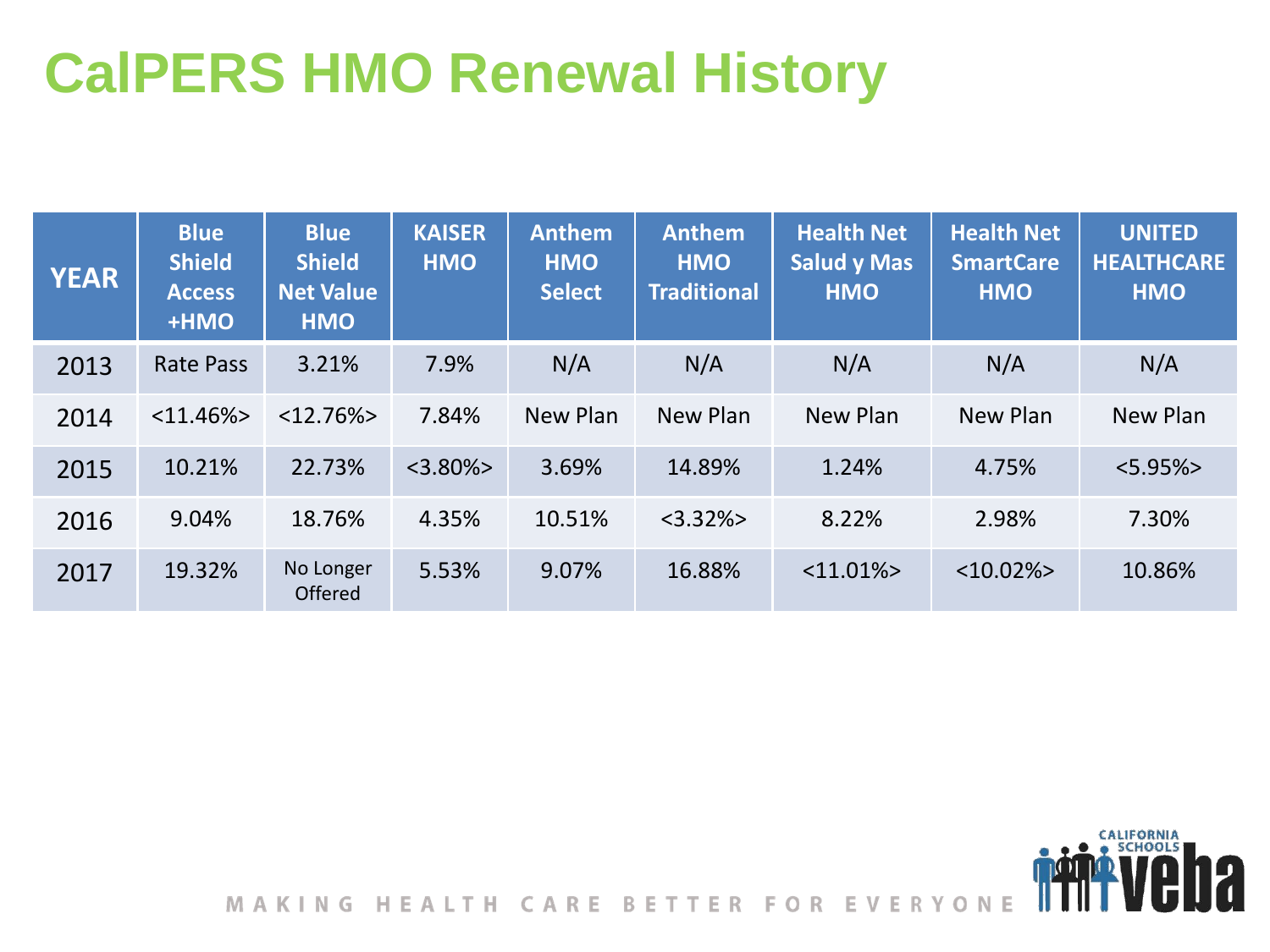# **CalPERS PPO Renewal History**

| <b>YEAR</b> | <b>PERSCare</b><br>(90/10) | <b>PERS Choice</b><br>(80 / 20) | <b>PERS Select</b><br>(80 / 20) |
|-------------|----------------------------|---------------------------------|---------------------------------|
| 2013        | Rate Pass                  | 1.017%                          | <b>Rate Pass</b>                |
| 2014        | $<$ 34.52% $>$             | 2.0%                            | 33.73%                          |
| 2015        | 3.61%                      | $< 2.34\% >$                    | .046%                           |
| 2016        | 3.06%                      | 2.32%                           | $< 5.02\% >$                    |
| 2017        | 7.34%                      | 6.48%                           | 3.25%                           |



CALIFORNIA<br>• SCHOOLS

7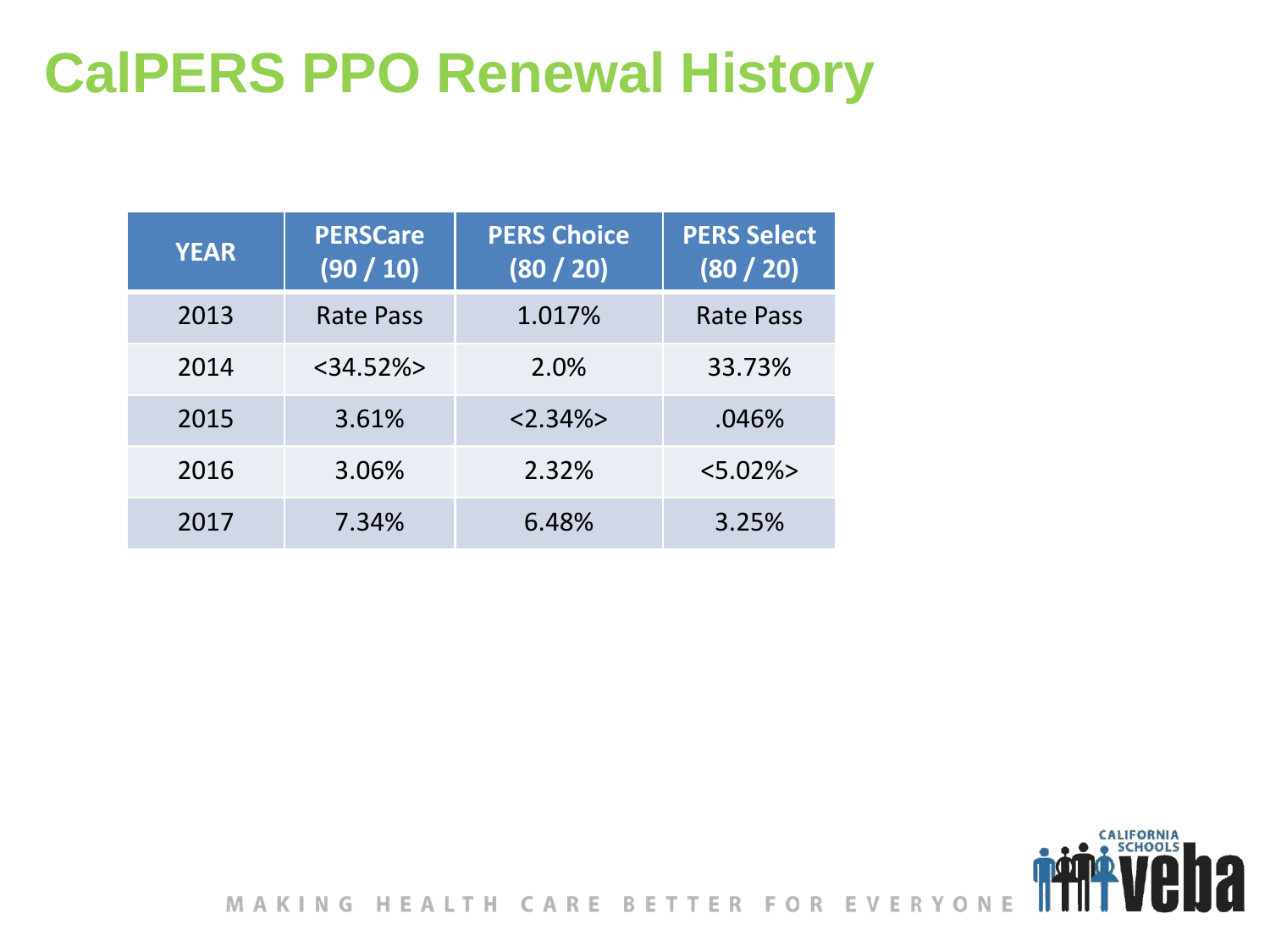#### **United HealthCare Savings through VEBA**

| <b>Tier</b> | <b>Enrollment</b> | Projected 2017/18<br>+2.5% ASCIP Renewal<br>$(10/1/17 - 9/30/18)$ | Projected 2018/19<br>+2.5% ASCIP Renewal<br>$(10/1/18 - 12/31/18)$ | <b>Total Premium</b><br>(15 months) |
|-------------|-------------------|-------------------------------------------------------------------|--------------------------------------------------------------------|-------------------------------------|
| Single      | 33                | \$989.20                                                          | \$1,013.93                                                         | \$492.101.94                        |
| Two Party   | 3                 | \$1,976.93                                                        | \$2,026.35                                                         | \$89,406.64                         |
| Family      | $\mathbf 1$       | \$2,572.15                                                        | \$2,636.45                                                         | \$38,775.15                         |
| Total       | 37                |                                                                   |                                                                    | \$620,283.73                        |

| <b>Tier</b>                       | <b>Enrollment</b> | 2017/18 VEBA Proposal<br>$(10/1/2017 - 12/31/2018)$ | <b>Total Premium</b><br>(15 months) |  |
|-----------------------------------|-------------------|-----------------------------------------------------|-------------------------------------|--|
| Single                            | 33                | \$769                                               | \$380,655                           |  |
| <b>Two Party</b>                  | 3                 | \$1,586                                             | \$71,370                            |  |
| Family                            | 1                 | \$2,262                                             | \$33,930                            |  |
| <b>Total</b>                      | 37                |                                                     | \$485,955                           |  |
| Total VEBA Savings: \$134,328.73* |                   |                                                     |                                     |  |

\* Savings based on VEBA UHC \$5 HMO plan with an estimated 2.5% 2017/18 renewal and 2.5% 2018/19 renewal of current district plan offering. Savings will be greater if the renewal is larger than 2.5% or the district moves to a lower plan design.

**CALIFORNIA** 

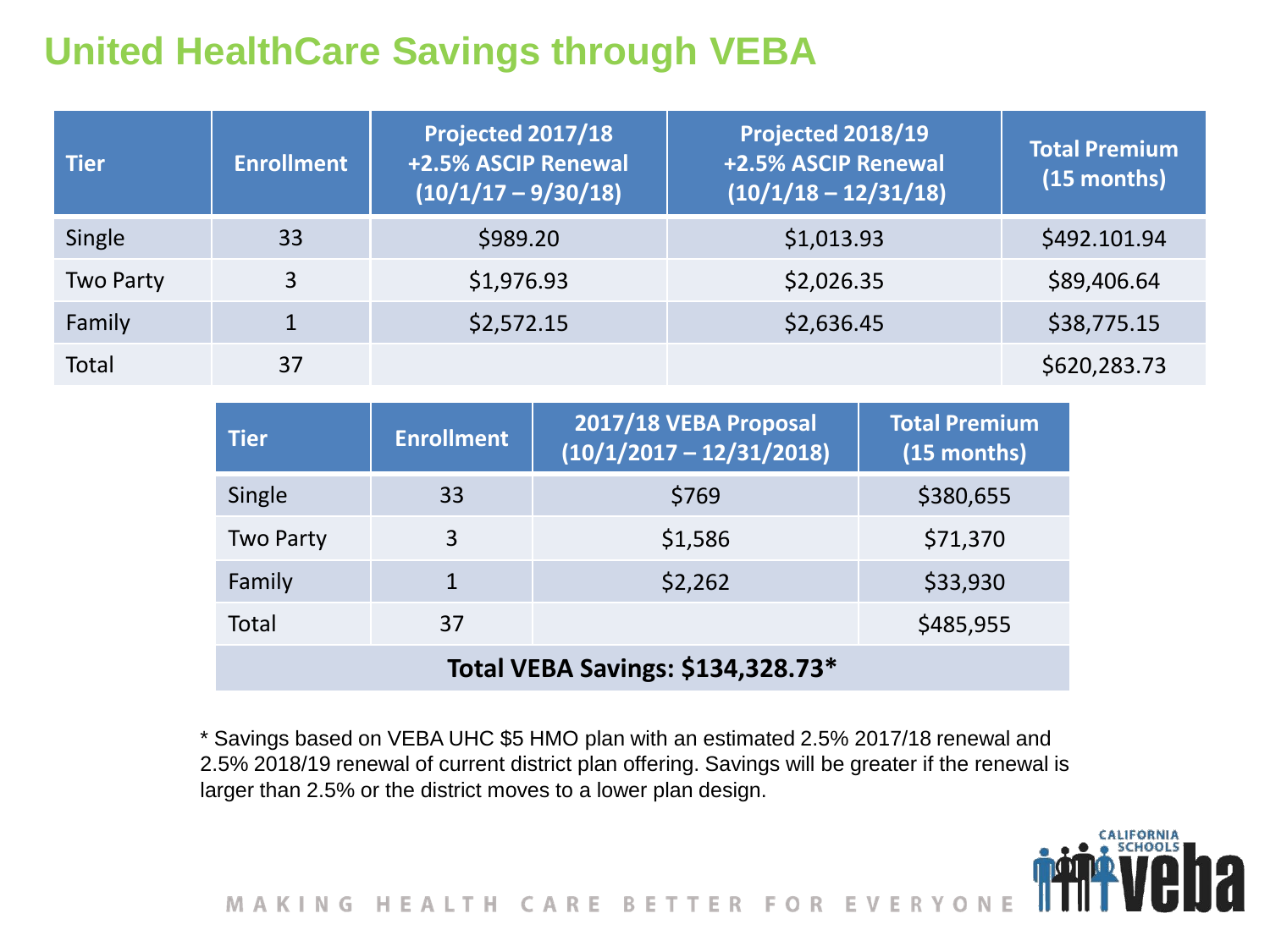#### **Kaiser Savings through VEBA**

| <b>Tier</b>      | <b>Enrollment</b> | <b>2017/18 Renewal</b><br>$(10/1/17 - 9/30/18)$ | Projected 2018/19<br>+3.5% Renewal<br>$(10/1/18 - 12/31/18)$ | Total Premium<br>(15 months) |
|------------------|-------------------|-------------------------------------------------|--------------------------------------------------------------|------------------------------|
| Single           | 151               | \$672.18                                        | \$695.71                                                     | \$1,533,145.11               |
| <b>Two Party</b> | 48                | \$1,344.36                                      | \$1,391.41                                                   | \$974,714.77                 |
| Family           | 23                | \$1,902.27                                      | \$1,968.85                                                   | \$660,877.13                 |
| Total            | 222               |                                                 |                                                              | \$3,168,737.02               |

**VEBA proposal:** Extend the current rates and benefit plans through December 31, 2017. District would be eligible for entering the VEBA pool rates and benefits effective January 1, 2018.

| <b>Tier</b>                       | <b>Enrollment</b> | <b>Current</b><br>$(10/1/17 - 12/31/17)$ | <b>2018 VEBA Proposal</b><br>$(1/1/2018 - 12/31/2018)$ | <b>Total Premium</b><br>(15 months) |  |
|-----------------------------------|-------------------|------------------------------------------|--------------------------------------------------------|-------------------------------------|--|
| Single                            | 151               | \$647.29                                 | \$626                                                  | \$1,427,534.37                      |  |
| <b>Two Party</b>                  | 48                | \$1,294.58                               | \$1,235                                                | \$897,779.52                        |  |
| Family                            | 23                | \$1,831.83                               | \$1,742                                                | \$607,188.27                        |  |
| <b>Total</b>                      | 222               |                                          |                                                        | \$2,932,502.16                      |  |
| Total VEBA Savings: \$236,502.16* |                   |                                          |                                                        |                                     |  |

\* Savings based on \$5 VEBA plan and estimated 3.5% 2018 renewal. Savings will be greater if the renewal is larger than 3.5% or the district moves to a lower plan design.